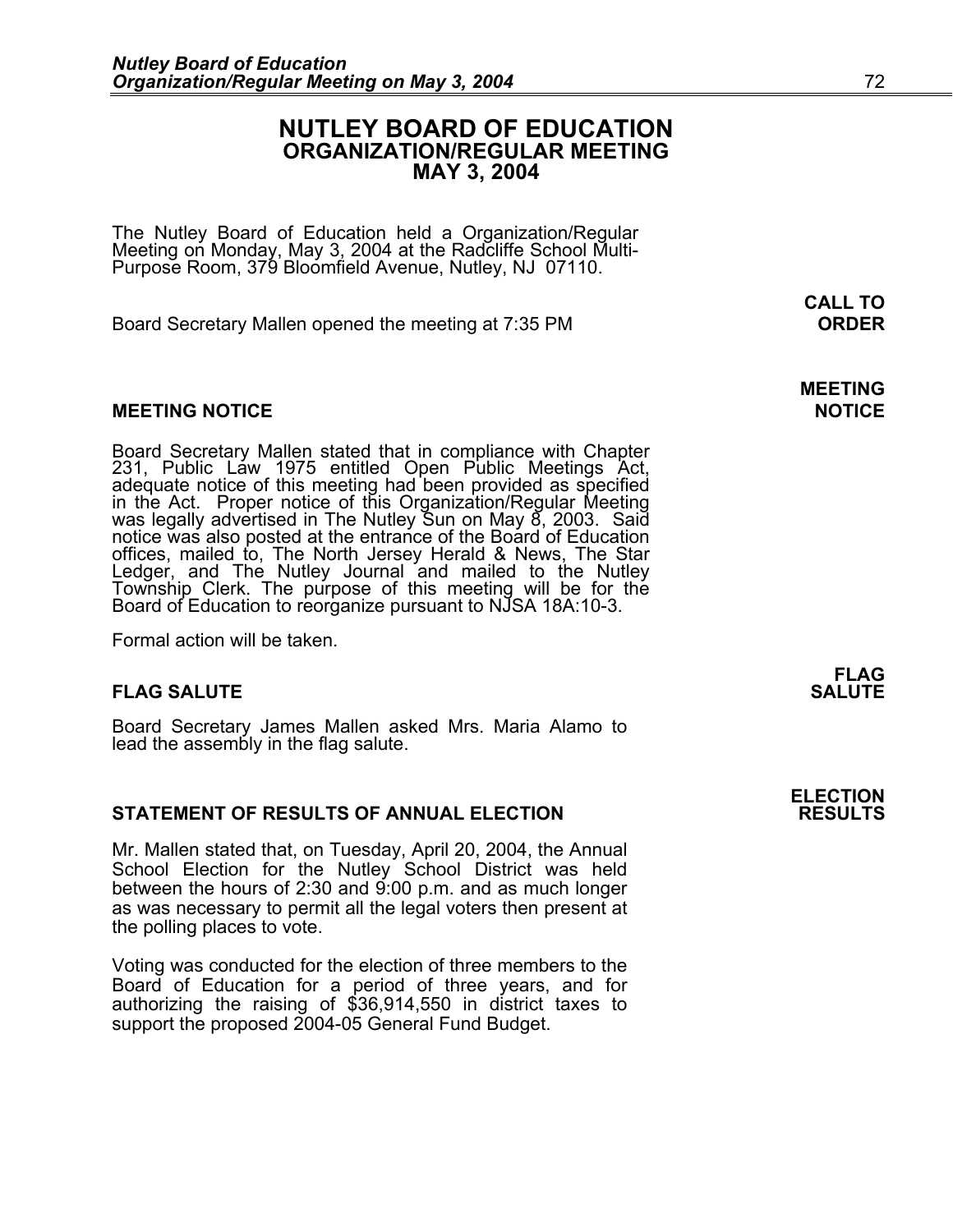The results of the election were as follows:

#### Candidates for 3-year terms

Kenneth J. Reilly 1,898 Philip T. Casale 2,162 Alan J. Genitempo 1,734 Harris Bernstein 511 Gerard M. Parisi 1,900

The candidates elected were: Kenneth J. Reilly, Philip T. Casale, and Gerard M. Parisi for three-year terms.

The votes for the General Fund portion of the budget were as follows:

| Yes. | 1,888 votes |
|------|-------------|
| No   | 1,202 votes |

The question of the tax levy was approved.

To conclude this election report, Board Secretary Mallen stated that The Nutley Board of Education appreciates the support and confidence of the Nutley taxpayers, which was reflected in their strong support at this election. Our mission is education, said Mr. Mallen, and we continue to provide the best education possible for our children, while always being mindful of the cost to our taxpayers.

A copy of this report will be entered in the official minutes of the Board of Education.

#### **ADMINISTRATION OF OATH TO NEW BOARD MEMBERS**

Board Secretary Mallen administered the oath of Office to Philip T. Casale, Gerard M. Parisi and Kenneth J. Reilly.

#### **ROLL CALL CALL**

Present: Mrs. Maria Alamo Mr. John Cafone<br>Mr. Philip T. Casale Mr. Philip T. Casale<br>Mr. Gerard Del Tufo **Mr. Sal Olivo** Dr. Gerard M. Parisi<br>Mr. Kenneth J. Reilly Mr. Alfred R. Restaino, Jr. Mr. James Viola

Also Present: Dr. Kathleen C. Serafino, Superintendent of Schools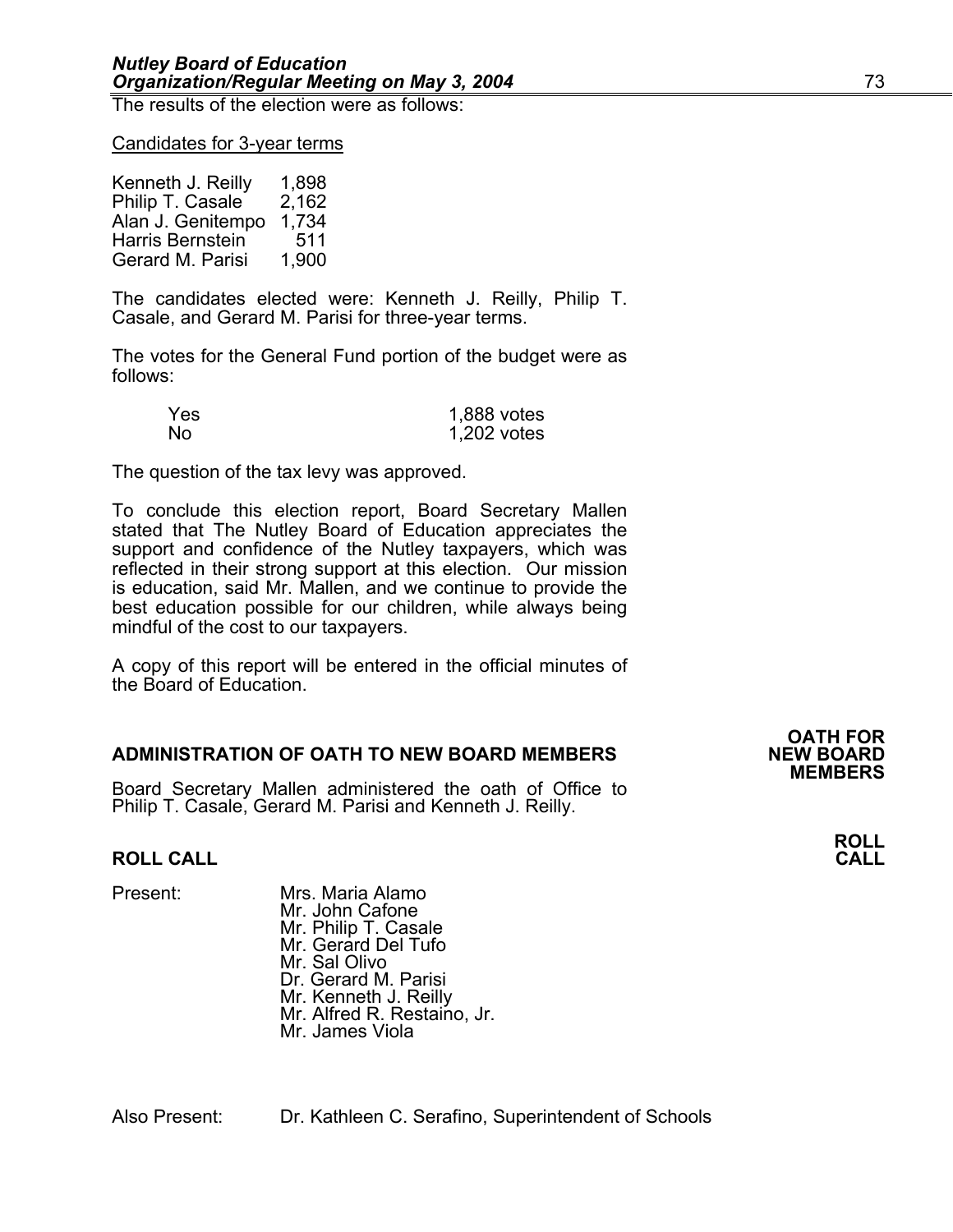Mr. James Mallen, Business Administrator/Board Secretary Dr. James Vivinetto, Assistant Superintendent

#### **ELECTION OF OFFICERS**

Board Secretary Mallen announced that he would now accept nominations for President of the Board of Education.

Trustee Olivo nominated Trustee Alamo for President of the Nutley Board of Education. There being no further nominations, Mr. Mallen declared that the nominations are closed. Board Secretary Mallen explained that when there is only one nominee, it is customary to cast one unanimous ballot unless there was an objection by a member of the Board.

There being no objections, one unanimous vote was cast by the Board for Trustee Alamo as President.

Trustee Alamo assumed the chair and announced that she would now accept nominations for Vice President.

Trustee Viola nominated Trustee Parisi for Vice President. Hearing no further nominations, President Alamo declared that the nominations are closed.

There being no objections, one unanimous vote was cast by the Board for Trustee Parisi as Vice President.

#### HEARING OF CITIZENS (Agenda Items Only) **HEARING OF SALL ASSESS**

Hearing no comments, President Alamo closed this portion of the meeting. **ORGANIZATION** 

#### **ORGANIZATION MEETING RESOLUTIONS MEETING**

Trustee Viola moved, and Trustee Del Tufo seconded, a motion that the Board approves the Organization Meeting Resolutions numbers 1 through 17 as listed below.

The Organization Meeting Resolutions 1 through 17 were unanimously approved by roll call vote with the following exceptions:

None

#### **1. ADOPTION OF SCHEDULE OF MEETINGS**

**ADOPT<br>SCHEDULE OF MEETINGS A** 

## **CITIZENS**

**RESOLUTIONS** 

**ELECTION<br>OF OFFICERS**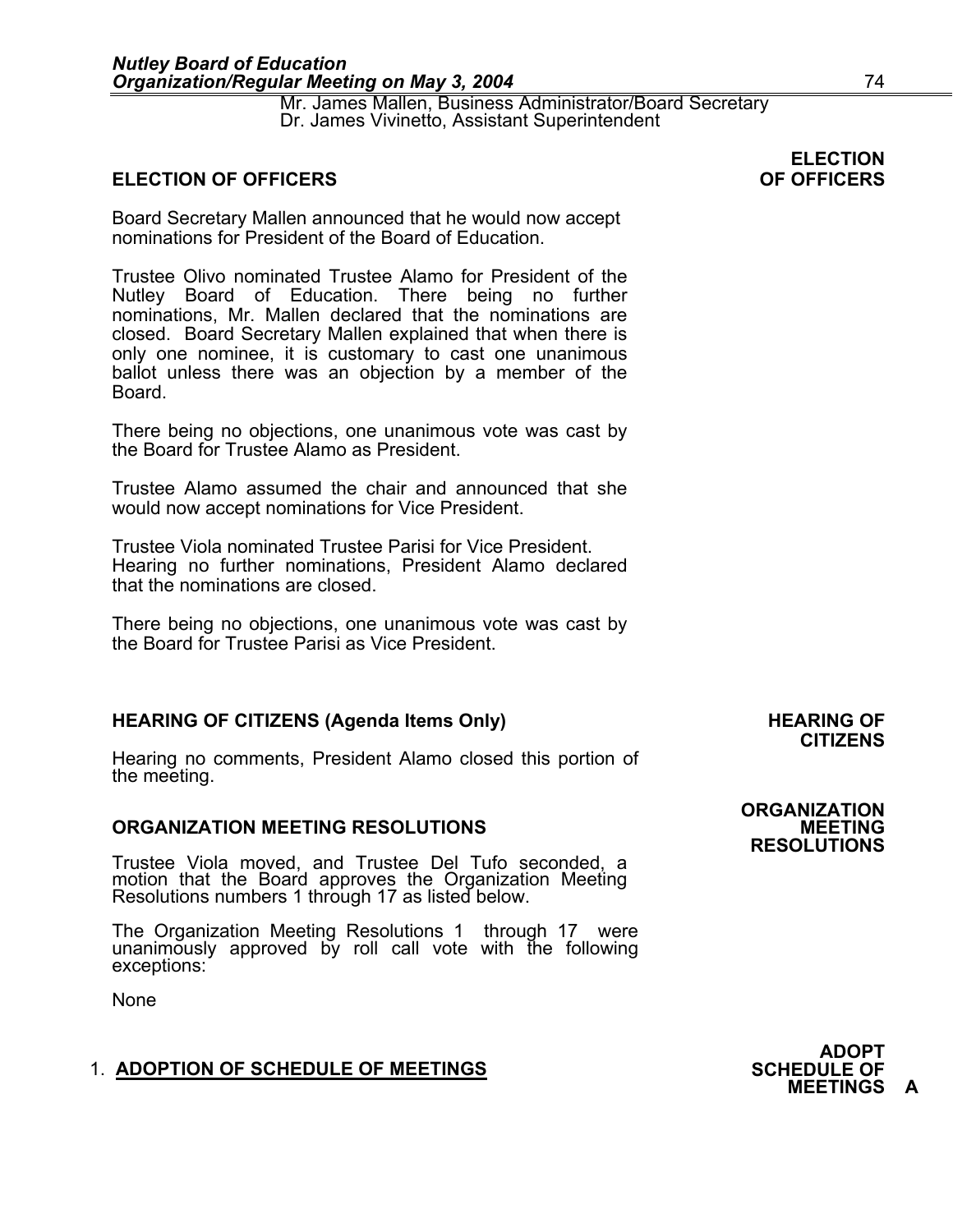BE IT RESOLVED that the regular monthly meetings of the Board of Education of the Township of Nutley be held on the fourth Monday of each month, except as noted otherwise, and

BE IT FURTHER RESOLVED that, in accordance with the requirements of the Open Public Meetings Act of 1975, the annual Schedule of Meetings, be adopted as appended to these meeting minutes (Schedule A).

#### 2. **DESIGNATION OF OFFICIAL NEWSPAPER**

BE IT RESOLVED that the Board of Education designates The Nutley Sun as the official newspaper for meeting notices and hereby directs the Board Secretary to also send meeting notices to the Nutley Journal, Star Ledger and the North Jersey Herald and News.

#### 3. **APPOINTMENT OF AUDITOR - 2004-05 School Year AUDITOR**

WHEREAS, there exists a need for an annual audit of school accounts, and

WHEREAS, the firm of Lerch, Vinci and Higgins of Fairlawn, NJ is licensed as Public School Accountants and is fully capable of providing this service, and

WHEREAS, Lerch, Vinci and Higgins satisfactorily conducted the school audit in 2003, and will be performing the school audit for the 2003-04 school year, and

WHEREAS, the Public School Contracts Law (N.J.S.A. 18A:18A-5) provides for the award of contracts for this type of professional service without competitive bidding, and

WHEREAS, funds are available for this purpose,

NOW, THEREFORE, BE IT RESOLVED by the Board of Education of the Township of Nutley as follows:

1. The firm of Lerch Vinci and Higgins of Fairlawn, NJ is hereby appointed auditors for the accounts of the Board of Education for the 2004-05 school year at a fee of \$23,750.

 . 2. This contract is awarded without competitive bidding as a professional service under the provisions of the Public School Contracts law.

## 4. **APPOINTMENT OF BOARD ATTORNEY - 2004-05 School BOARD BOARD**<br>ATTORNEY

## **DESIGNATE**

## **APPOINTMENT**

**APPOINT**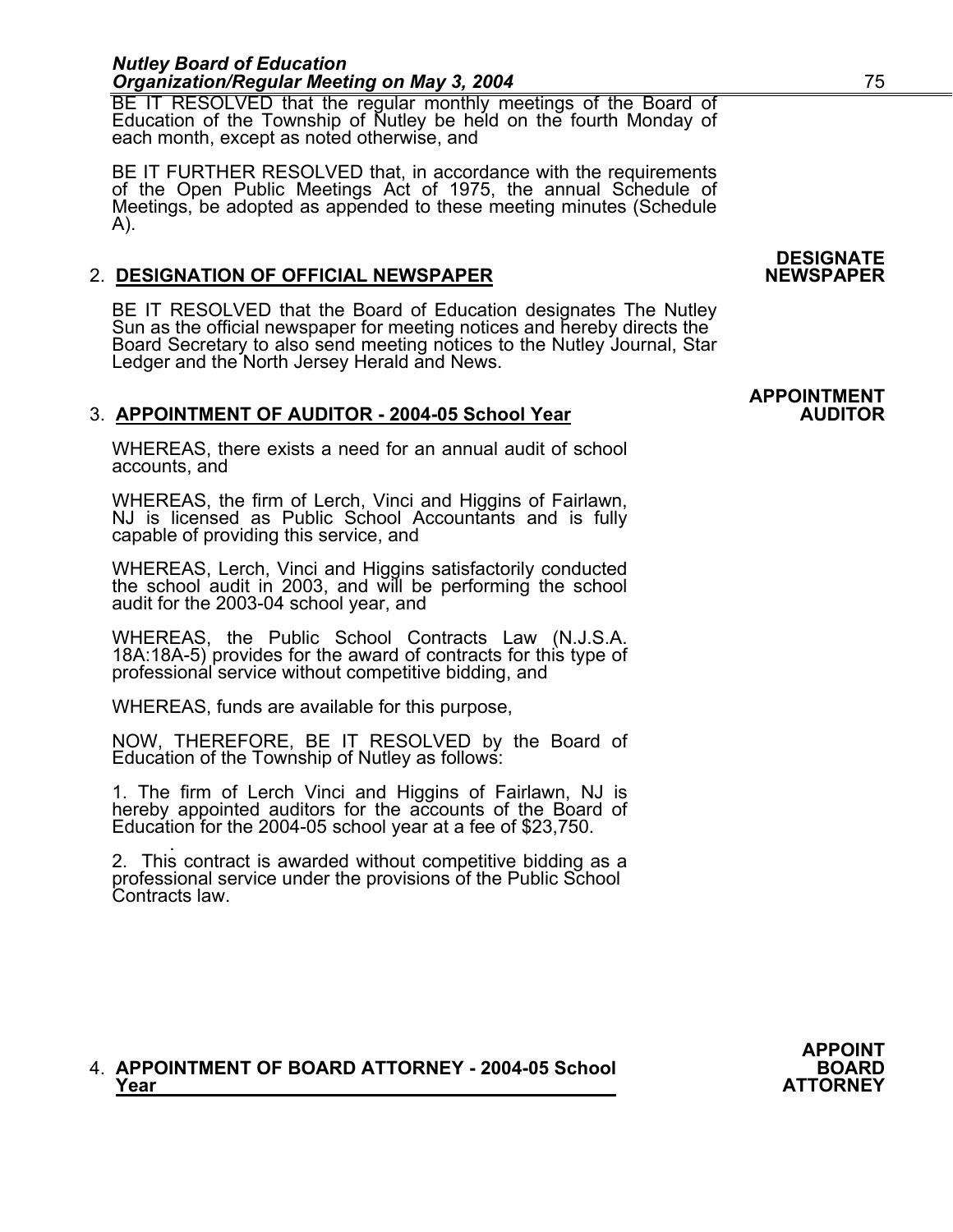WHEREAS, there exists from time to time a need for legal services for the Board of Education, and

WHEREAS, funds are available for this purpose, and

WHEREAS, the Public School Contracts Law (NJSA 18A:18A-5) provides for the award of contracts for this type of professional service without competitive bidding, and

WHEREAS, the firm of Gaccione, Pomaco & Malanga of Belleville, NJ is well qualified and capable of providing these services,

NOW, THEREFORE, BE IT RESOLVED by the Board of Education of the Township of Nutley that the firm of Gaccione,<br>Pomaco & Malanga of Belleville, NJ is hereby appointed<br>Board attorney for the 2004-05 school year at an hourly rate<br>of \$140.00.

# 5. **DEPOSITORY OF SCHOOL FUNDS - Valley National Bank OF SERIT OF SCHOOL FUNDS**<br>**BE IT RESOLVED that Valley National Bank be designated as PUNDS**

the official depository for the 2004-05 school year for individual student savings accounts to which deposits are made through the elementary schools.

# 6. **DEPOSITORY OF SCHOOL FUNDS - Valley National Bank OF CHOOL FUNDS**<br>**BE IT RESOLVED that Valley National Bank be designated**

the official depository for the following accounts of the Nutley Board of Education for the 2004-05 school year, and

BE IT FURTHER RESOLVED that the following officers of the various accounts be authorized to sign checks drawn on the accounts, effective May 3, 2004:

Board of Education, N.J. Unemployment Insurance Trust Fund Account

\*James Mallen and Jean Unglaub

#### Nutley High School Class of 1997

\*James Mallen or Jean Unglaub and Kathleen C. Serafino

School Accounts

Franklin School John Calicchio

 or Sherrie Tolve<br>and and the contract of the contract of the contract of the contract of the contract of the contract of the contract of the contract of the contract of the contract of the contract of the contract of the contract of the contra

**DEPOSITORY** 

**DEPOSITORY**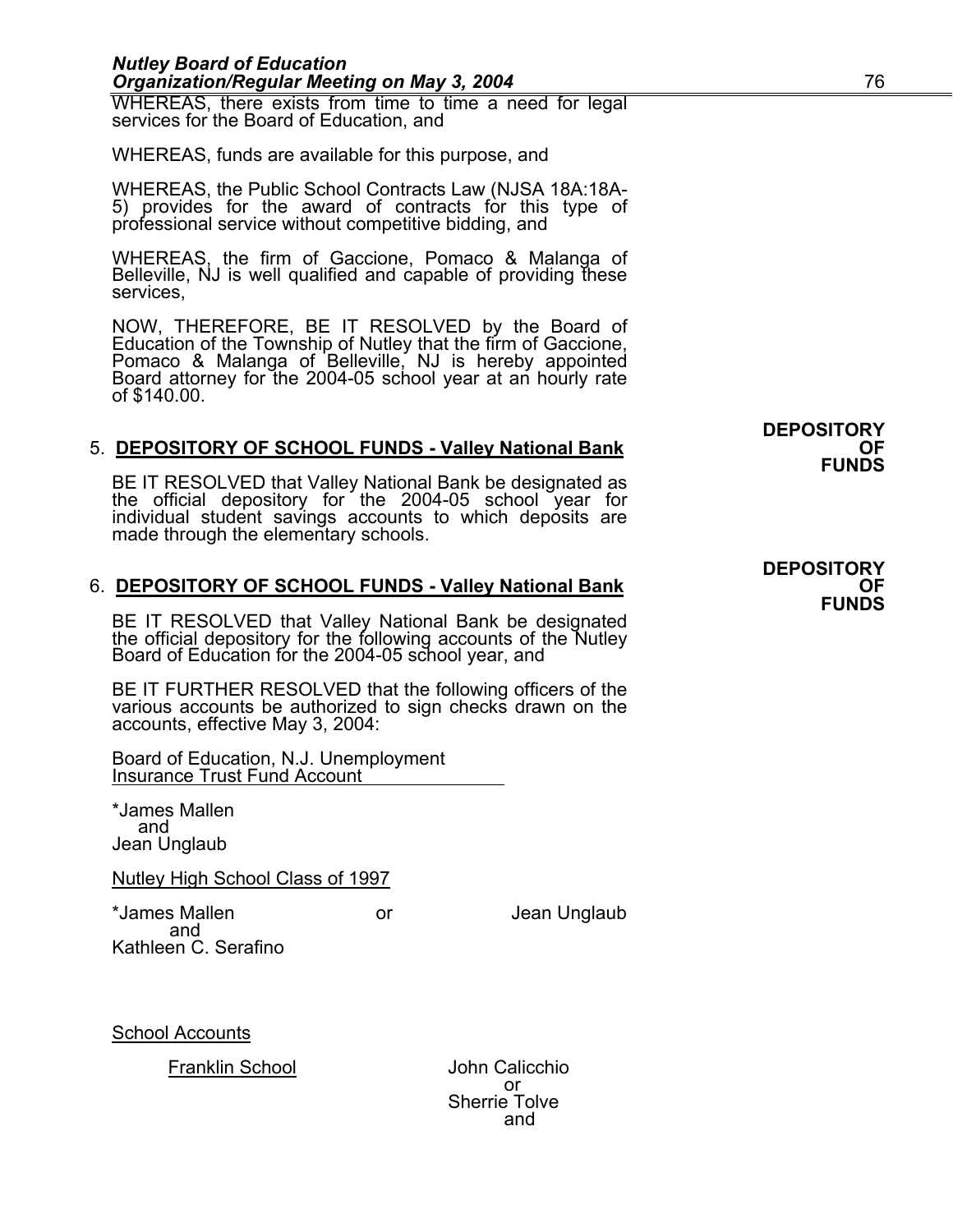| Lincoln School              | Cynthia A. Healy<br>and<br>Donna Bolcato           |
|-----------------------------|----------------------------------------------------|
| <b>Radcliffe School</b>     | Mariana Francioso<br>and<br><b>Beverly Cullari</b> |
| <b>Spring Garden School</b> | <b>Rosemary Clerico</b><br>and<br>Sophie Caprio    |
| <b>Washington School</b>    | Douglas T. Jones<br>and<br>Geralynn Dwyer          |
| <b>Yantacaw School</b>      | MaryLou Dowse<br>and<br>Angela Gariano             |

Catherine Isabella

\*Interim appointment

## 7. **DEPOSITORY OF HIGH SCHOOL ACCOUNT - Franklin OF HS**<br>Bank **ACCOUNT**

BE IT RESOLVED that the Franklin Bank be designated as the official depository for the Nutley High School Account for the 2004-05 school year, and

BE IT FURTHER RESOLVED that the following individuals be authorized to sign checks drawn on this account:

Joseph Zarra or Gregory Catrambone

and

Jacqueline Camelia

#### 8. **DEPOSITORY OF SCHOOL FUNDS - Commerce Bank**

BE IT RESOLVED that the Commerce Bank be designated as the official depository for the following accounts of the Nutley Board of Education for the 2004-05 school year, and

BE IT FURTHER RESOLVED that the following officers of the various accounts be authorized to sign checks drawn on the accounts effective May 3, 2004:

Board of Education General Account, Referendum Account and Capital Reserve Account

Primary Signatory **Alternate Signatory** 

# **DEPOSITORY**

**FUNDS** 

# **DEPOSITORY**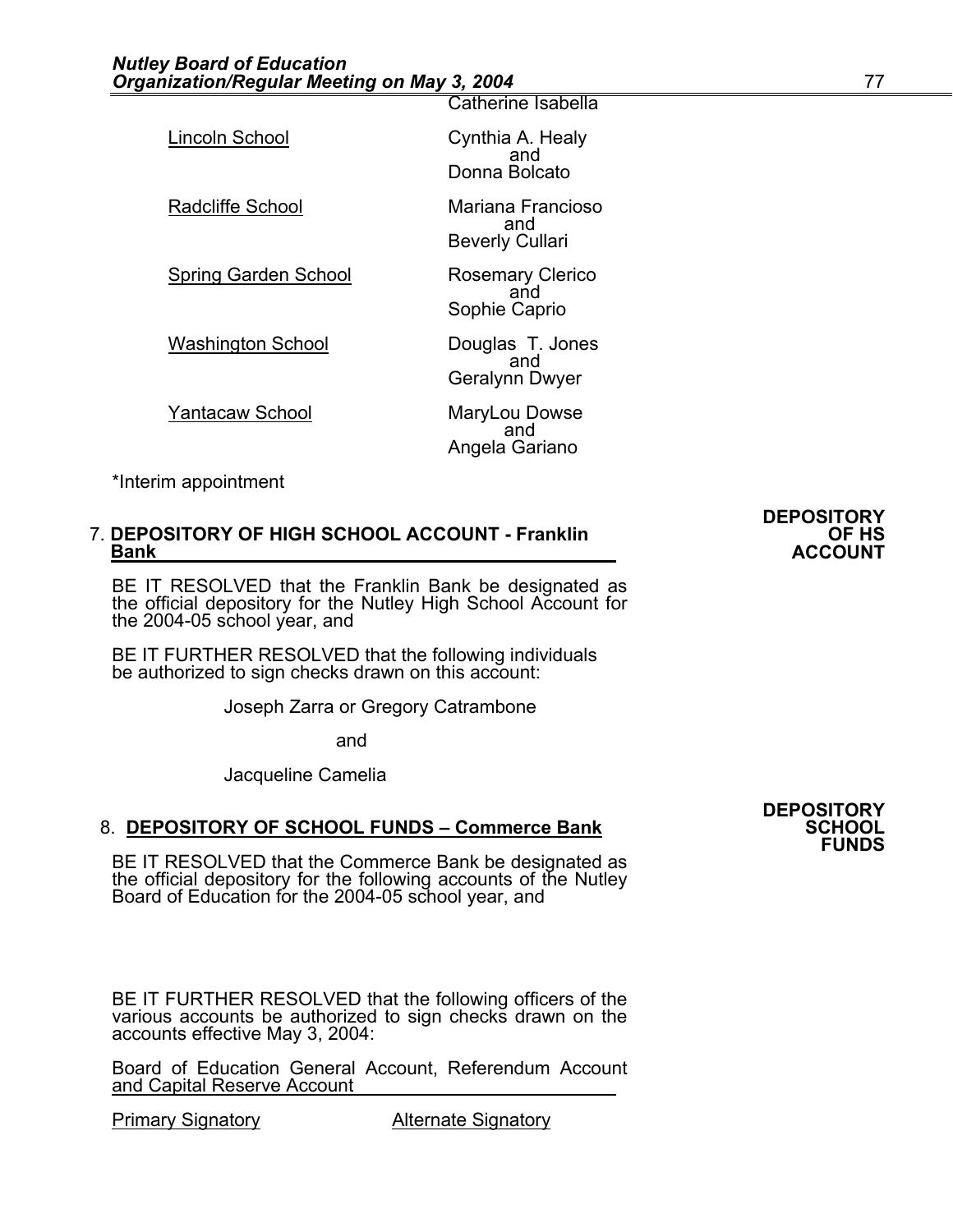Maria Alamo, President or Gerard M. Parisi, Vice-President

\*James Mallen, Secretary or Jean Unglaub, Manager of Accounts

and

David Wilson, Treasurer of School Moneys

#### Board of Education Cafeteria Account

\*James Mallen, Secretary or Jean Unglaub, Manager of<br>Accounts

#### Nutley High School Athletic Account

Two of the following signatures required:

Angelo Frannicola Joseph Zarra Joseph Affinito Susan Peters

#### Board of Education Salary Account

\*James Mallen, Secretary or Jean Unglaub, Manager of Accounts

and

David Wilson, Treasurer of School Moneys

#### Extended Day Account

\*James Mallen, Secretary and Jean Unglaub, Manager of Accounts

BE IT FURTHER RESOLVED that the Commerce Bank be authorized to accept facsimile signatures of the check signing machine.

\*Interim appointment

## 9. **DEPOSITORIES OF SCHOOL FUNDS - Unemployment UNEMPLOYMENT Fund FUNDS**

BE IT RESOLVED that the Board of Education authorizes the Business Administrator/Board Secretary to invest idle funds of the Unemployment Fund at any of the following institutions: Boiling Springs Savings Bank; Commerce Bank; Franklin

**DEPOSITORY**  OF<br>UNEMPLOYMENT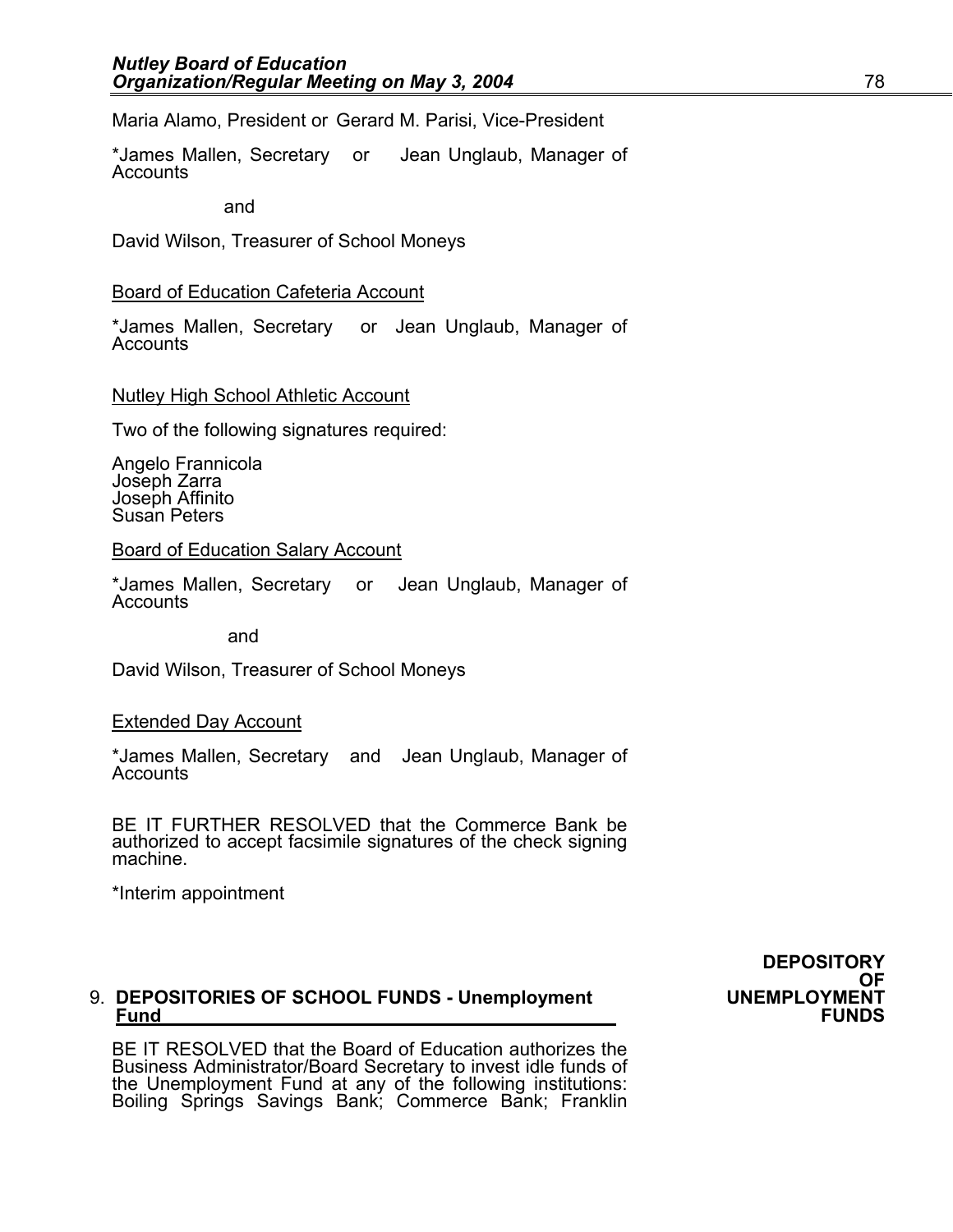Bank; Hudson United Bank; Spencer Savings Bank; Trust Company Bank; and Washington Mutual.

#### **10. INVESTMENT OF FUNDS**

BE IT RESOLVED that the Secretary/Business Administrator, with the approval of the Superintendent of Schools, be authorized to invest surplus funds of the Board of Education and funds which will be available for a determinate period of time in U.S. Government and Agency Securities, Business Savings Accounts of our designated depository, and Certificates of Deposit of our local banks, and in any other securities designated by law.

### 11. **APPOINTMENT - SUBURBAN ESSEX JOINT INSURANCE APPOINT FUND INSURANCE**

BE IT RESOLVED that the Board of Education appoints Dennis Oblack as the Alternate Fund Commissioner for the Suburban Essex Joint Insurance Fund.

## 12. **APPROVAL OF SUBMISSION OF APPLICATION – SUBMISSION Carl D. Perkins Vocational and Technical Education Act PERKINS GRANT**

BE IT RESOLVED that the Board of Education approves submission of application for the Carl D. Perkins Vocational and Technical Education Act for the 2004-05 school year in the amount of \$21,527. The figures used in the budget plan are based on last year's allocations and the numbers are subject to change based upon this year's actual allocations when received.

#### **13. CURRICULUM APPROVAL**

BE IT RESOLVED that the curriculum as described in the district selected course guides, courses of study, curriculum guides and program material, listed on the attached Schedule B, be adopted for use in Grades K-12 of the Public Schools of Nutley for the 2004-05 school year.

**FUND** 

**INVESTMENT** 

**APPROVE** 

### **CURRICULUM**

#### 14. **REVISED BOARD POLICY MANUAL - SECOND READING**

BE IT RESOLVED that the Board of Education approves the second reading of the revised Board Policy Manual.

#### 15. **LEASE OF BOARD PROPERTY ON OVERLOOK TERRACE BOARD**

**POLICY 2ND READING**

**REVISED** 

**LEASE OF PROPERTY**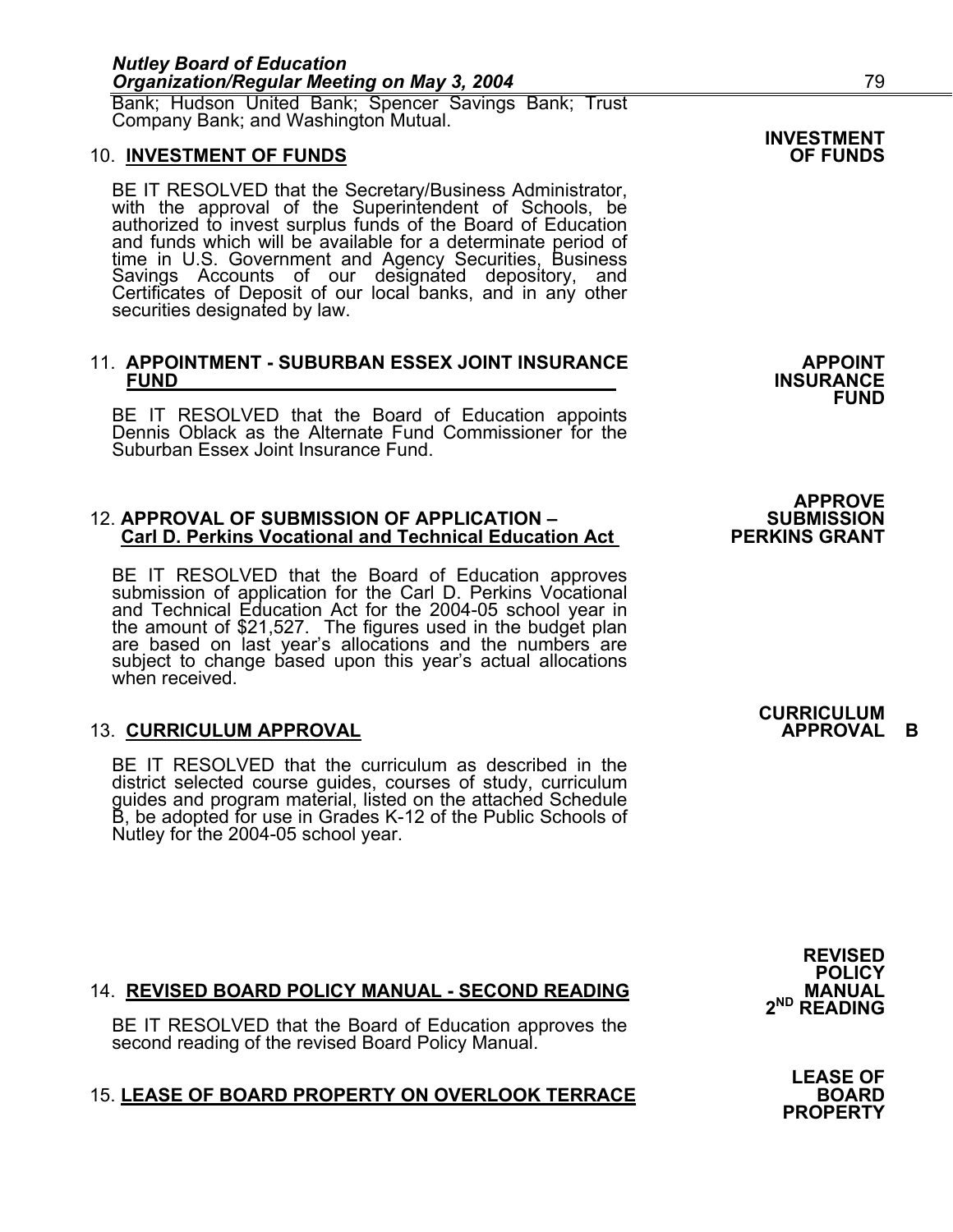BE IT RESOLVED that the Board of Education leases 20 feet of property owned by it, known as Lot Number 14, Block 212 (Overlook Terrace, rear entrance of Spring Garden School<br>playground), on the tax maps of the Township of Nutley, to<br>John Janiec and Mrs. Anne Janiec, his wife, for a term beginning May 1, 2004 and terminating April 30, 2005, at a<br>term rental of One Dollar (\$1.00) in accordance with all<br>requirements specified in the lease.

BE IT FURTHER RESOLVED that the Board of Education hereby authorizes its officers to execute said lease.

#### 16. LEASE OF BOARD PROPERTY - 21 Romano Street

BE IT RESOLVED by the Board of Education that it hereby<br>leases to Nicholas DelMauro, owner of the property known as<br>21 Romano Street, Nutley, New Jersey, a strip of land 20 feet<br>in width running along the westerly line of lessee for the full width thereof, which said premises are listed as Block 18, Lots 45 and 46 in the tax assessor's books of the Township of Nutley, and

BE IT FURTHER RESOLVED that said lease be written for a term commencing May 1, 2004 and terminating April 30, 2005, at a term rental of One Dollar (\$1.00), and

BE IT FURTHER RESOLVED that the Board of Education hereby authorizes its officers to execute said lease.

#### 17. LEASE OF BOARD PROPERTY - 22 Romano Street

BE IT RESOLVED by the Board of Education of the Township<br>of Nutley, that it hereby leases to Angelo Rotonda, owner of<br>the property known as 22 Romano Street, Nutley, New<br>Jersey, a strip of land 25 feet in width running alo thereof, which said premises are listed as Block 18, Lots 78 and 79 in the tax assessor's books of the Township of Nutley, and

BE IT FURTHER RESOLVED that said lease be written for a term commencing May 1, 2004 and terminating April 30, 2005, at a term rental of One Dollar (\$1.00), and

BE IT FURTHER RESOLVED that the Board of Education hereby authorizes its officers to execute said lease.

#### **ADJOURNMENT ADJOURN**

**LEASE OF PROPERTY**